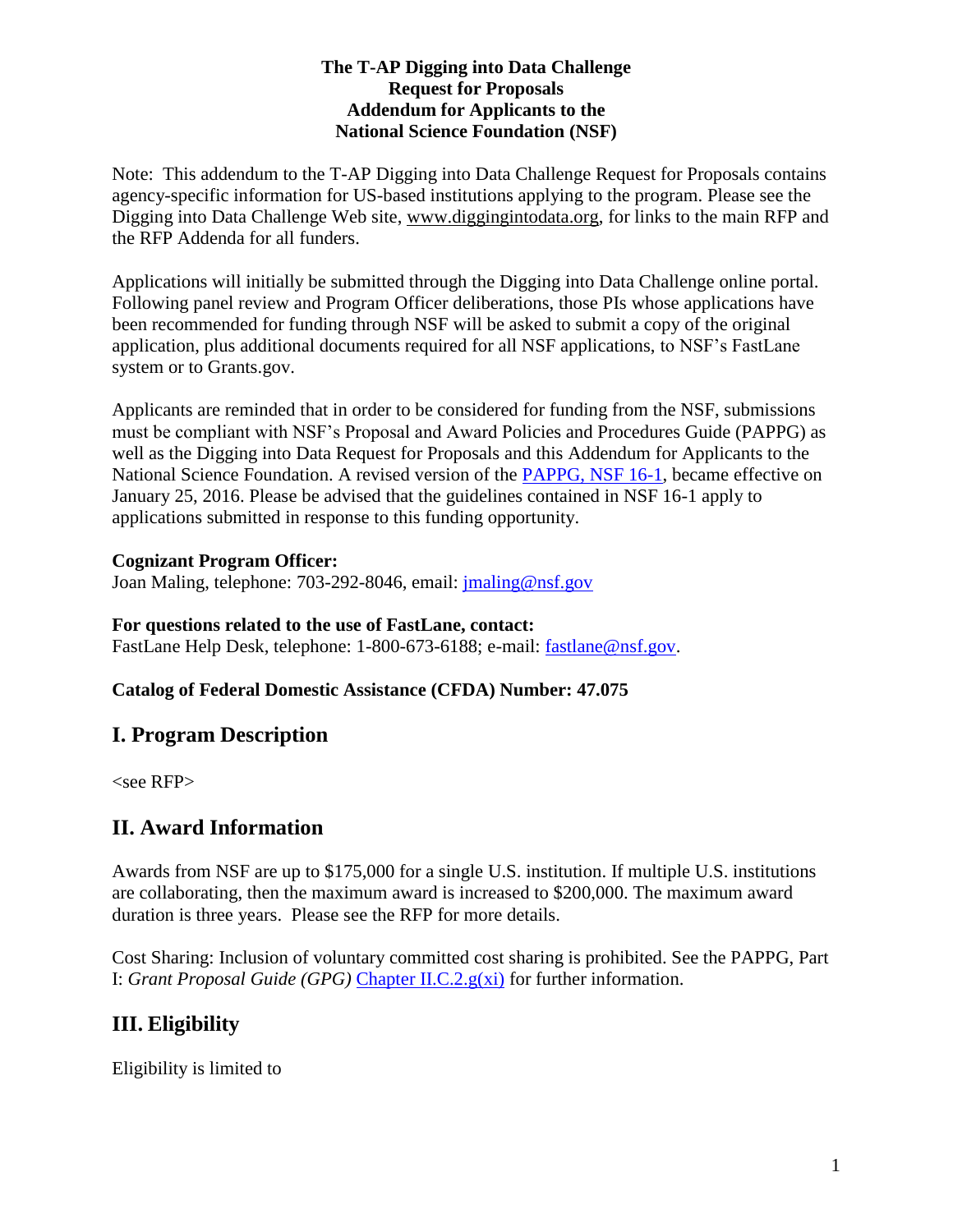- Universities and Colleges: Universities and two- and four-year colleges (including community colleges) accredited in, and having a campus located in the U.S., acting on behalf of their faculty members. Such organizations are also referred to as academic institutions;
- Non-profit, non-academic organizations with IRS tax-exempt status: independent museums, observatories, research labs, professional societies and similar organizations in the U.S. associated with educational or research activities; and
- State and local governmental agencies and federally-recognized Indian tribal organizations.

Individuals are not eligible to apply.

Degree candidates may not be principal investigators.

Principal investigators may submit only one application to this program at a time, although they may participate in two Digging into Data projects. They may also apply for other NSF awards. NSF generally does not award grants to other federal entities or to applicants whose projects are so closely intertwined with a federal entity that the project takes on characteristics of the federal entity's own authorized activities. This does not preclude applicants from using grant funds from, or sites and materials controlled by, other federal entities in their projects.

## **IV. Application and Submission Information**

As described above, applications will initially be submitted through the T-AP Digging into Data Challenge on-line portal. Following panel review and Program Officer deliberations, those PIs whose applications have been selected for funding by NSF will be asked to submit a copy of the original application plus additional documents required for all NSF applications to NSF's FastLane system. For applications submitted via FastLane, standard guidelines in the PAPPG apply.

The list below describes how items required in applications required for submission to NSF relate to those submitted to the T-AP Digging into Data Challenge portal. Note that this list is not all inclusive. NSF applications must conform to all NSF submission requirements, as described in Chapter II – [Proposal Preparation Instructions](http://www.nsf.gov/pubs/policydocs/pappguide/nsf16001/gpg_2.jsp) of the Grant Proposal Guide (GPG).

- **1. NSF Cover Sheet (additional NSF requirement):** For the Program Announcement/Solicitation select: "NSF 16-1 Grant Proposal Guide (GPG)", for the Division select: "SMA-SBE Office of Multidisciplinary Activities", and for the Program select: "DiD Challenge".
- **2. Project Summary (maximum of one page, similar to Statement of Significance portion of the Digging into Data application)**: For NSF the Project Summary must consist of an overview, a statement on the intellectual merit of the proposed activity, and a statement on the broader impacts of the proposed activity. The overview includes a description of the activity that would result if the proposal is funded, and a statement of objectives and methods to be employed. The statement on intellectual merit should describe the potential of the proposed activity to advance knowledge. The statement on broader impacts should describe the potential of the proposed activity to benefit society and contribute to the achievement of specific, desired societal outcomes. The Project Summary should be written in the third person, informative to other persons working in the same or related fields, and insofar as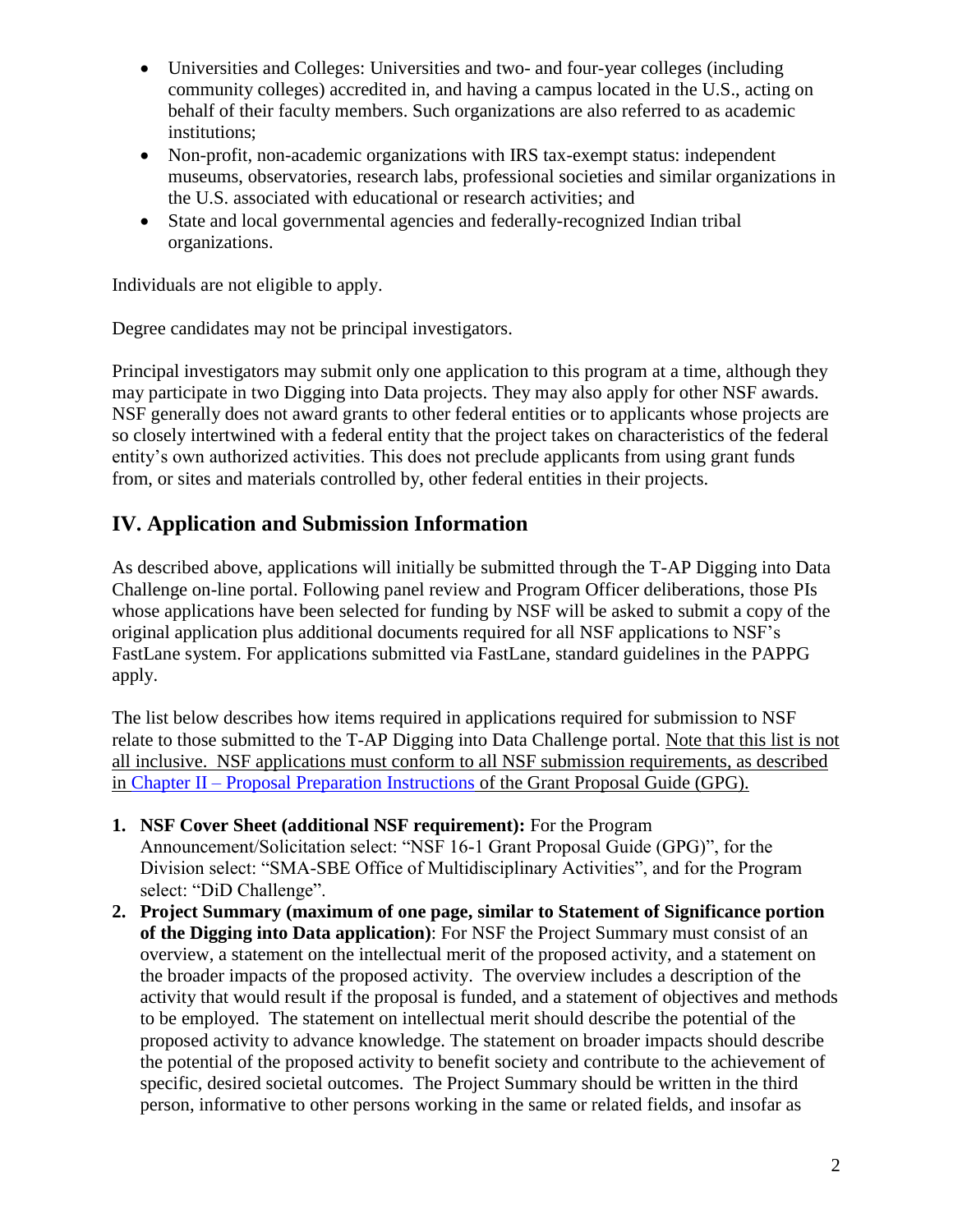possible, understandable to a scientifically or technically literature lay reader. It should not be an abstract of the proposal.

- **3. Table of Contents (required in the Digging into Data application).** The Table of Contents is automatically generated in FastLane.
- **4. Project Description (similar to the Narrative portion of the Digging into Data Application).** In addition to the components required for the T-AP Digging into Data Challenge applications, for NSF the Project Description must also contain, as a separate section within the narrative, a discussion of the broader impacts of the proposed activities. Broader impacts may be accomplished through the research itself, through the activities that are directly related to specific research projects, or through activities that are supported by, but are complementary to, the project. The Project Description should also discuss results from any prior NSF support in the last 5 years, as described in the GPG.
- **5. References Cited (required in the Digging into Data application).**
- **6. Biographical Sketches (equates to the Résumés portion of the Digging into Data application).**
- **7. Budget and Budget Justification (required in the Digging into Data application).**
- **8. Current and Pending Support (additional NSF requirement).**
- **9. Facilities, Equipment and Other Resources (additional NSF requirement).**
- **10. Special Information and Supplementary Documentation.**
	- **a. Data Management Plan (maximum of two pages; required in Digging into Data application)**: All NSF applications must describe plans for data management and sharing of the products of research, or assert the absence of the need for such plans. FastLane will not permit submission of an application that is missing a Data Management Plan. The Data Management Plan will be reviewed as part of the intellectual merit or broader impacts of the proposal, or both, as appropriate. Links to data management requirements and plans relevant to specific Directorates, Offices, Divisions, or other NSF units are available on the NSF website at: [http://www.nsf.gov/bfa/dias/policy/dmp.jsp.](http://www.nsf.gov/bfa/dias/policy/dmp.jsp) See Chapter II.C.2.j of the GPG for further information about the implementation of this requirement.
	- **b. Postdoctoral Researcher Mentoring Plan (if funding for postdoctoral researchers is requested; additional NSF requirement)**: Each application that requests funding to support postdoctoral researchers must include, as a supplementary document, a description of the mentoring activities that will be provided for such individuals. FastLane will not permit submission of an application that lacks a Postdoctoral Researcher Mentoring Plan if the budget includes support for a postdoctoral researcher. See Chapter II.C.2.j of the GPG for further information about the implementation of this requirement.
	- **c. List of Participants (similar to list of participants required in the Project, Management, Dissemination, and Communications Plan of the Digging into Data application)**: This information must be submitted to NSF as a Single Copy Document.

## **V. Application Review**

<see RFP>

### **NSF Merit Review Criteria**

All NSF applications are evaluated through the use of the two National Science Board (NSB) approved merit review criteria: intellectual merit and the broader impacts of the proposed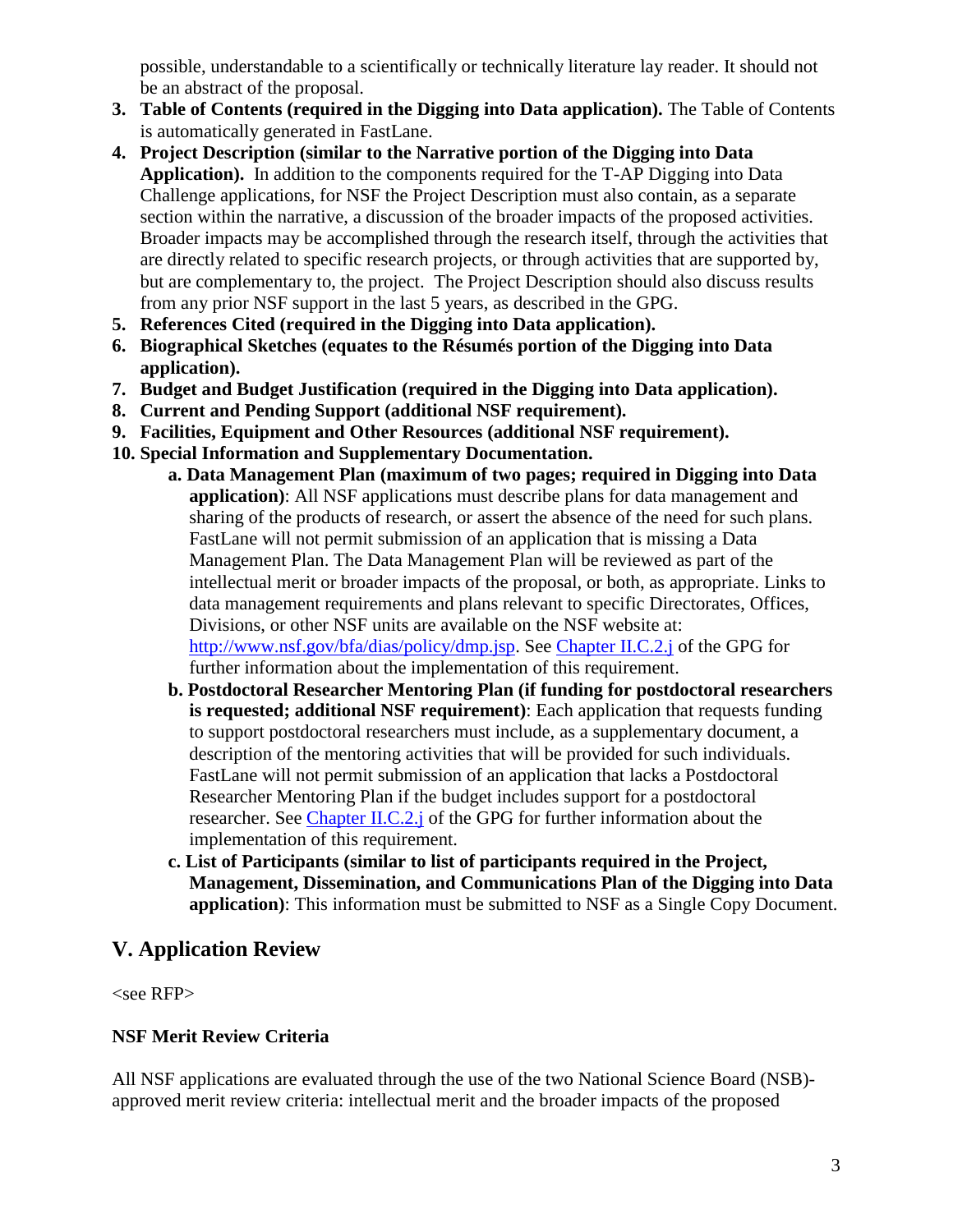activities. In some instances, however, NSF will employ additional criteria as required to highlight the specific objectives of certain programs and activities.

Proposers should familiarize themselves with the Merit Review Principles and Criteria described in GPG [Chapter](http://www.nsf.gov/pubs/policydocs/pappguide/nsf16001/gpg_3.jsp) III.A. The following link provides a number of resources for the external community on NSF's Revised Merit Review Criteria:

[http://www.nsf.gov/bfa/dias/policy/merit\\_review/resources.jsp.](http://www.nsf.gov/bfa/dias/policy/merit_review/resources.jsp) Applicants are advised to read through these documents prior to submitting a proposal.

### **NSF Review Process**

After scientific, technical and programmatic review and consideration of appropriate factors, the NSF Program Officer recommends to the cognizant Division Director whether the application should be declined or recommended for award. After programmatic approval has been obtained, the proposals recommended for funding will be forwarded to the Division of Grants and Agreements for review of business, financial, and policy implications. After an administrative review has occurred, Grants and Agreements Officers perform the processing and issuance of a grant or other agreement. Proposers are cautioned that only a Grants and Agreements Officer may make commitments, obligations or awards on behalf of NSF or authorize the expenditure of funds. No commitment on the part of NSF should be inferred from technical or budgetary discussions with a NSF Program Officer. A Principal Investigator or organization that makes financial or personnel commitments in the absence of a grant or cooperative agreement signed by the NSF Grants and Agreements Officer does so at their own risk.

Once an award or declination decision has been made, Principal Investigators are provided feedback about their proposals. In all cases, reviews are treated as confidential documents. Verbatim copies of reviews, excluding the names of the reviewers or any reviewer-identifying information, are sent to the Principal Investigator/Project Director by the Program Officer. In addition, the proposer will receive an explanation of the decision to award or decline funding.

# **VI. Award Administration Information Addendum**

An NSF award consists of: (1) the award letter, which includes any special provisions applicable to the award and any numbered amendments thereto; (2) the budget, which indicates the amounts, by categories of expense, on which NSF has based its support (or otherwise communicates any specific approvals or disapprovals of proposed expenditures); (3) the application referenced in the award letter; (4) the applicable award conditions, such as Grant General Conditions (GC-1)\*, or Research Terms and Conditions\*; and (5) any announcement or other NSF issuance that may be incorporated by reference in the award letter. Cooperative agreements are also administered in accordance with NSF Cooperative Agreement Financial and Administrative Terms and Conditions (CA-FATC) and the applicable Programmatic Terms and Conditions. NSF awards are electronically signed by an NSF Grants and Agreements Officer and transmitted electronically to the organizations via e-mail.

\*These documents may be accessed electronically on NSF's Website at [http://www.nsf.gov/awards/managing/award\\_conditions.jsp?org=NSF.](http://www.nsf.gov/awards/managing/award_conditions.jsp?org=NSF) Paper copies may be obtained from the NSF Publications Clearinghouse, telephone (703) 292-7827, or by e-mail from [nsfpubs@nsf.gov.](mailto:nsfpubs@nsf.gov) More comprehensive information on NSF Award Conditions and other important information on the administration of NSF awards is contained in the NSF *Award and*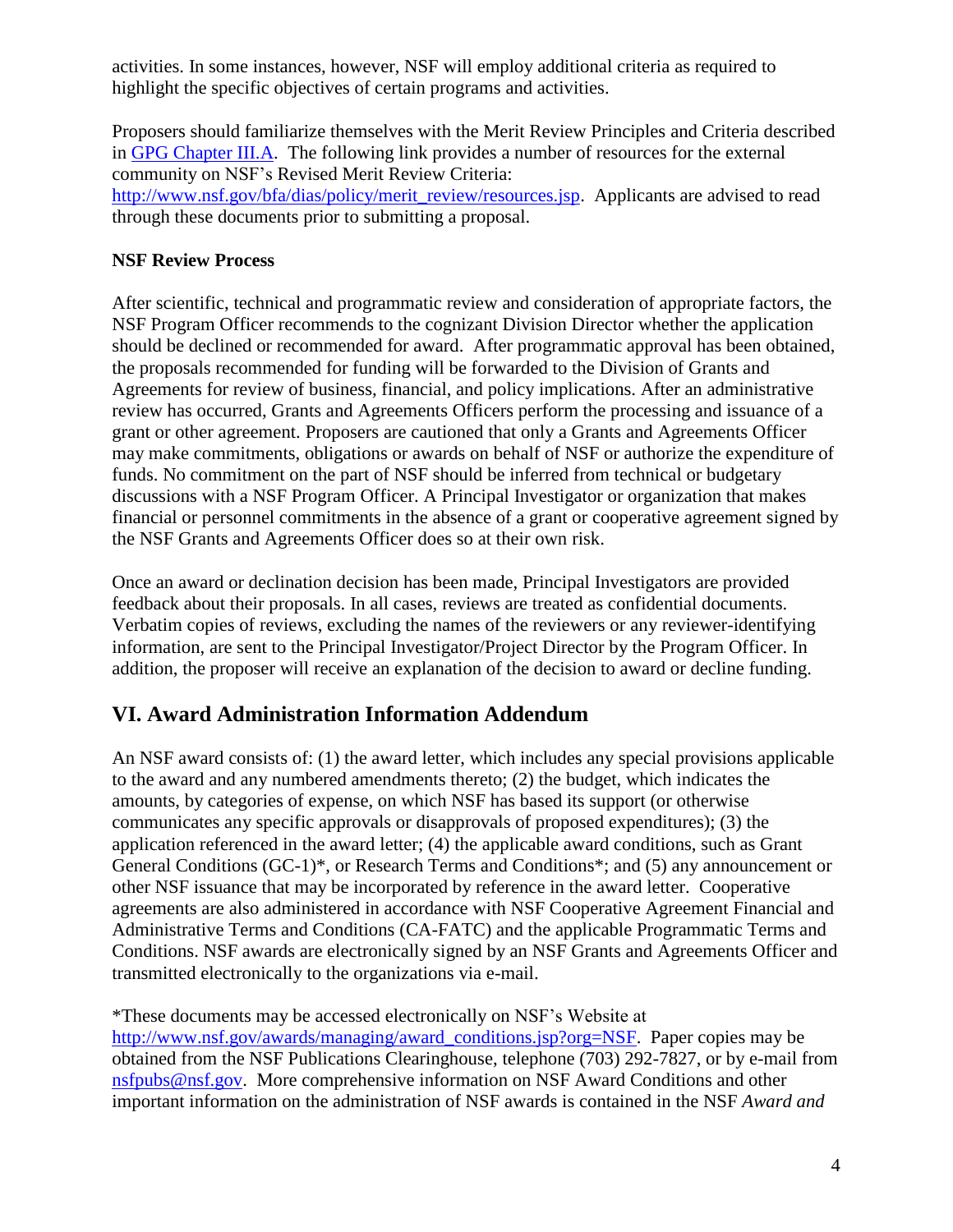*Administration Guide* (AAG) Chapter II, available electronically on the NSF Website at [http://www.nsf.gov/publications/pub\\_summ.jsp?ods\\_key=aag.](http://www.nsf.gov/publications/pub_summ.jsp?ods_key=aag)

### **Reporting Requirements**

For all multi-year grants, the Principal Investigator (PI) must submit an annual project report to the cognizant Program Officer no later than 90 days before the end of the current budget period for an award. Also, no later than 120 days following the expiration of an award, the PI is required to submit a final project report. This report is reviewed by the award's managing Program Officer; the reporting requirement is met only after the Program Officer has reviewed and approved the report. NSF also requires that PIs submit a non-technical, Project Outcomes Report (POR), for the general public no later than 120 days following the expiration of an award. This report is submitted and posted on the Research.gov website exactly as submitted, without review by a Program Officer.

Failure to provide the required annual or final project reports or the project outcomes report will delay NSF review and processing of any future funding increments as well as any pending proposals for that PI (or any co-PIs).

Reports are submitted through NSF's Project Reporting System, available through Research.gov. PIs should examine the formats of the required reports in advance to assure availability of required data. Annual and final project reports provide information on:

- **Accomplishments:** What was done and learned?
- **Products:** What has the project produced:
- **Participants and Other Collaborating Organizations**: Who has been involved?
- **Impact:** What is the impact of the project? How has it contributed?
- **Changes/Problems**
- **Special Reporting Requirements** (where applicable): Grantees will be required to submit a white paper, which will be due within ninety days after the end of the grant period. This white paper should document the project, including lessons learned, so that others can benefit. This white paper will be posted on the DiD website.

Submission of the report via Research.gov constitutes certification by the PI that the contents of the report are accurate and complete.

# **VII. Other Information**

### **ABOUT THE NATIONAL SCIENCE FOUNDATION**

The National Science Foundation (NSF) is an independent Federal agency created by the National Science Foundation Act of 1950, as amended (42 USC 1861-75). The Act states the purpose of the NSF is "to promote the progress of science; [and] to advance the national health, prosperity, and welfare by supporting research and education in all fields of science and engineering."

NSF funds research and education in most fields of science and engineering. It does this through grants and cooperative agreements to more than 2,000 colleges, universities, K-12 school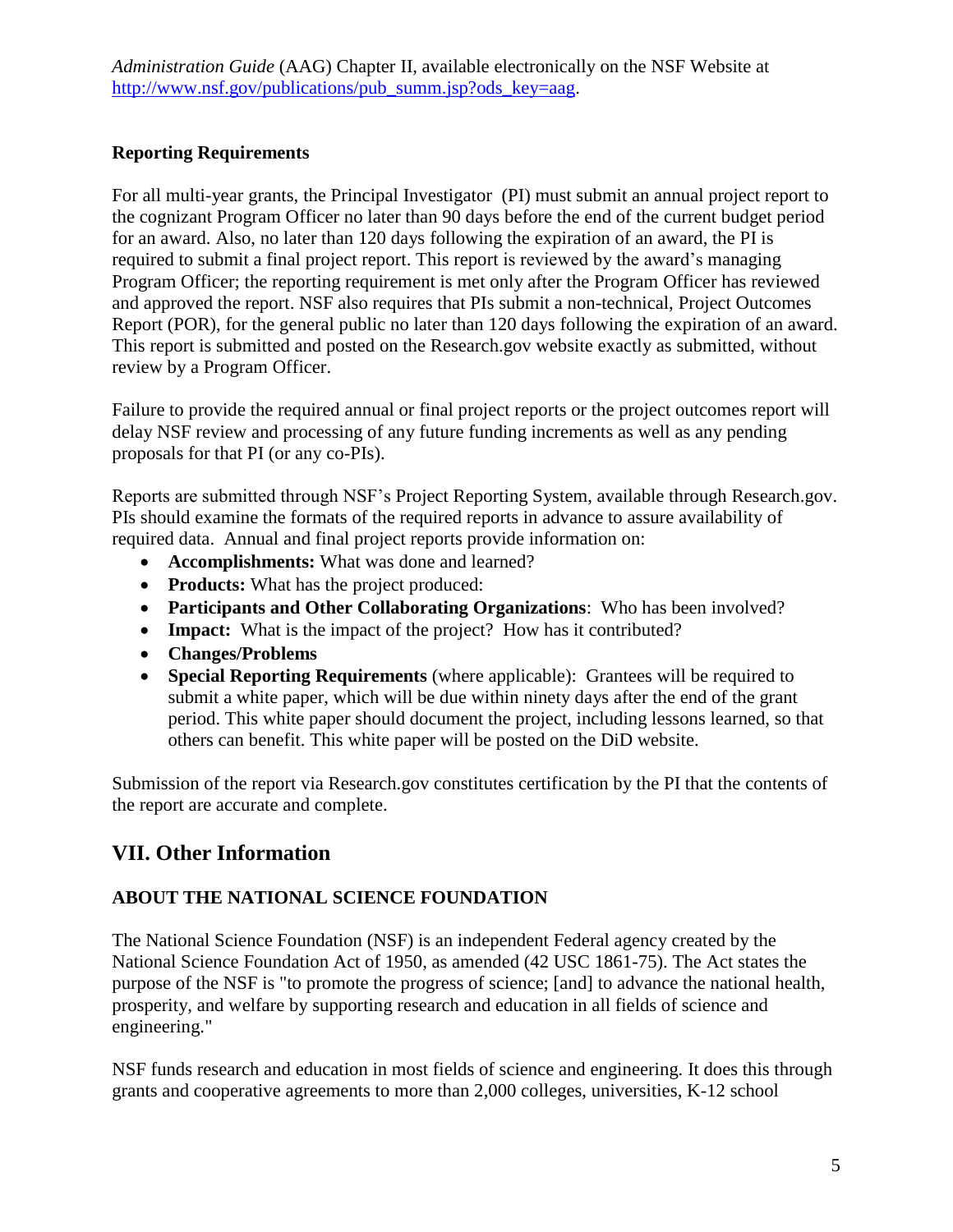systems, businesses, informal science organizations and other research organizations throughout the US. The Foundation accounts for about one-fourth of Federal support to academic institutions for basic research. NSF receives approximately 40,000 proposals each year for research, education and training projects, of which approximately 11,000 are funded. In addition, the Foundation receives several thousand applications for graduate and postdoctoral fellowships. The agency operates no laboratories itself but does support National Research Centers, user facilities, certain oceanographic vessels and Antarctic research stations. The Foundation also supports cooperative research between universities and industry, US participation in international scientific and engineering efforts, and educational activities at every academic level.

*Facilitation Awards for Scientists and Engineers with Disabilities* provide funding for special assistance or equipment to enable persons with disabilities to work on NSF-supported projects. See Grant Proposal Guide Chapter II, Section D.2 for instructions regarding preparation of these types of proposals. The National Science Foundation has Telephonic Device for the Deaf (TDD) and Federal Information Relay Service (FIRS) capabilities that enable individuals with hearing impairments to communicate with the Foundation about NSF programs, employment or general information. TDD may be accessed at (703) 292-5090 and (800) 281-8749, FIRS at (800) 877- 8339.

The National Science Foundation Information Center may be reached at (703) 292-5111.

The National Science Foundation promotes and advances scientific progress in the United States by competitively awarding grants and cooperative agreements for research and education in the sciences, mathematics, and engineering.

To get the latest information about program deadlines, to download copies of NSF publications, and to access abstracts of awards, visit the NSF Website at [http://www.nsf.gov](http://www.nsf.gov/)

**Location:** 4201 Wilson Blvd. Arlington, VA 22230 **For General Information:** (703) 292-5111 **TDD (for the hearing-impaired):** (703) 292-5090 **To Order Publications or Forms:** Send an e-mail to: [nsfpubs@nsf.gov](mailto:nsfpubs@nsf.gov) or telephone: (703) 292-7827 **To Locate NSF Employees:** (703) 292-5111

#### **PRIVACY ACT AND PUBLIC BURDEN STATEMENTS**

The information requested on proposal forms and project reports is solicited under the authority of the National Science Foundation Act of 1950, as amended. The information on proposal forms will be used in connection with the selection of qualified proposals; and project reports submitted by awardees will be used for program evaluation and reporting within the Executive Branch and to Congress. The information requested may be disclosed to qualified reviewers and staff assistants as part of the proposal review process; to proposer institutions/grantees to provide or obtain data regarding the proposal review process, award decisions, or the administration of awards; to government contractors, experts, volunteers and researchers and educators as necessary to complete assigned work; to other government agencies or other entities needing information regarding Proposers or nominees as part of a joint application review process, or in order to coordinate programs or policy; and to another Federal agency, court, or party in a court